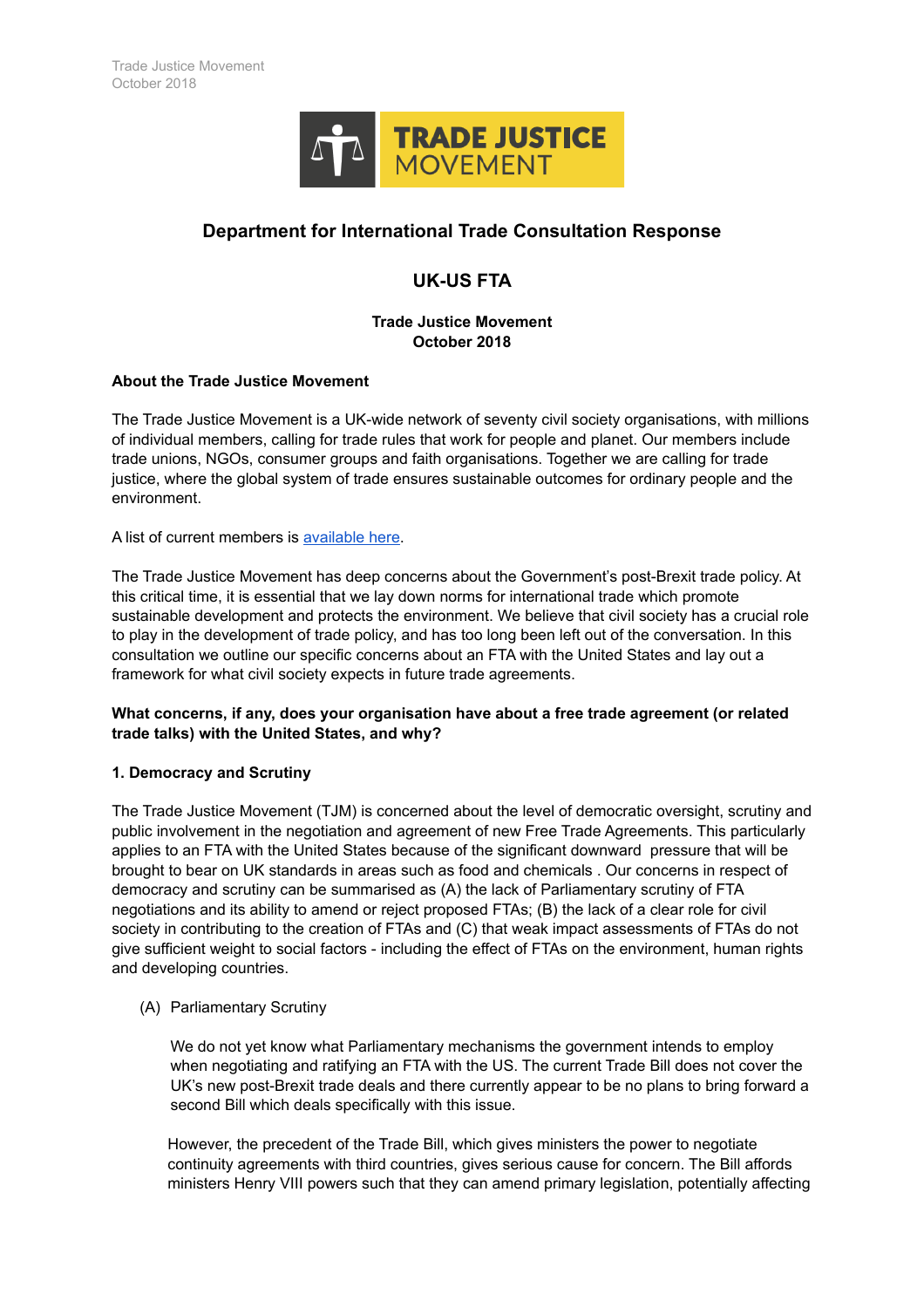important human rights and regulatory standards.<sup>1</sup> This is despite the government's claim that the deals with third countries will remain the same as before.<sup>2</sup>

Furthermore, the current Trade Bill gives Parliament no role in setting a mandate for future negotiations, which would define the scope of trade deals. Parliament is given no power to to scrutinise the texts of trade negotiations, and it therefore has limited power to monitor, amend or prevent changes to legislation resulting from new trade deals.<sup>3</sup> The government must urgently bring forward legislation to ensure that Parliament has a clear role in the development of trade deals. Specifically, Parliament should be given:

- A role in setting the mandate for negotiations and the ability to approve or reject the commencement of trade negotiations.
- Access to key negotiating texts in a timely manner and be able to feed in to negotiations, including via full debates in parliament.
- The ability to approve or reject trade deals via a binding vote at the end of the negotiations.
- Have a formal role in the review of implemented trade deals.

In order to provide an appropriate level of scrutiny, the government should establish a Trade Scrutiny Committee in Parliament, composed of cross-party MPs. The committee should have advance warning of proposed trade deals, oversight of negotiation texts and the ability to refer deals - or provisions within deals - to ratification in Parliament. Parliament's decision on a deal, or amendment of a negotiating position, must be final and bind the government.

These steps are necessary to ensure the level of democracy and transparency that will empower Parliament, to decide whether or not a negotiated trade deal is in the public interest. It will also have the effect of holding the incumbent government accountable for its negotiations, and ensure that the public interest is not forgotten when trade deals are negotiated.

The need for Parliamentary scrutiny is particularly pressing in the context of an FTA with the US. The size of the US economy, and the vast differences between its regulations and the EU's, mean that it is paramount that Parliament is involved at every stage of the process. The controversy and public backlash around TTIP should serve as a warning that ordinary voters expect democratic oversight of a trade deal with the US, and after Brexit it is essential that these powers are given to Parliament, not just ministers and civil servants.

(B) Involvement of Civil Society

TJM appreciates the Department for International Trade's willingness to consult civil society organisations on the UK-US FTA and the presence of such organisations on some of DIT's working groups. However there continues to be a lack of clarity on what the different mechanisms are for gathering civil society input and how views will be incorporated into future negotiations.

TJM\_SecuringDemocracyInUKTradePolicy\_2017\_web.pdf

<sup>&</sup>lt;sup>1</sup> [House of Commons Library \(2018\), 'The Trade Bill' – Lorna Booth et al, https://](https://researchbriefings.parliament.uk/ResearchBriefing/Summary/CBP-8073) researchbriefings.parliament.uk/ResearchBriefing/Summary/CBP-8073

<sup>&</sup>lt;sup>2</sup> [BBC News, 'Brexit: UK hopes to roll over 40 EU trade deals, says Liam Fox', 29 March 2018 https://](https://www.bbc.co.uk/news/uk-politics-43581729) www.bbc.co.uk/news/uk-politics-43581729

<sup>&</sup>lt;sup>3</sup> [See Trade Justice Movement \(2018\), 'Securing democracy in UK trade policy' https://](https://www.tjm.org.uk/documents/reports/TJM_SecuringDemocracyInUKTradePolicy_2017_web.pdf) www.tjm.org.uk/documents/reports/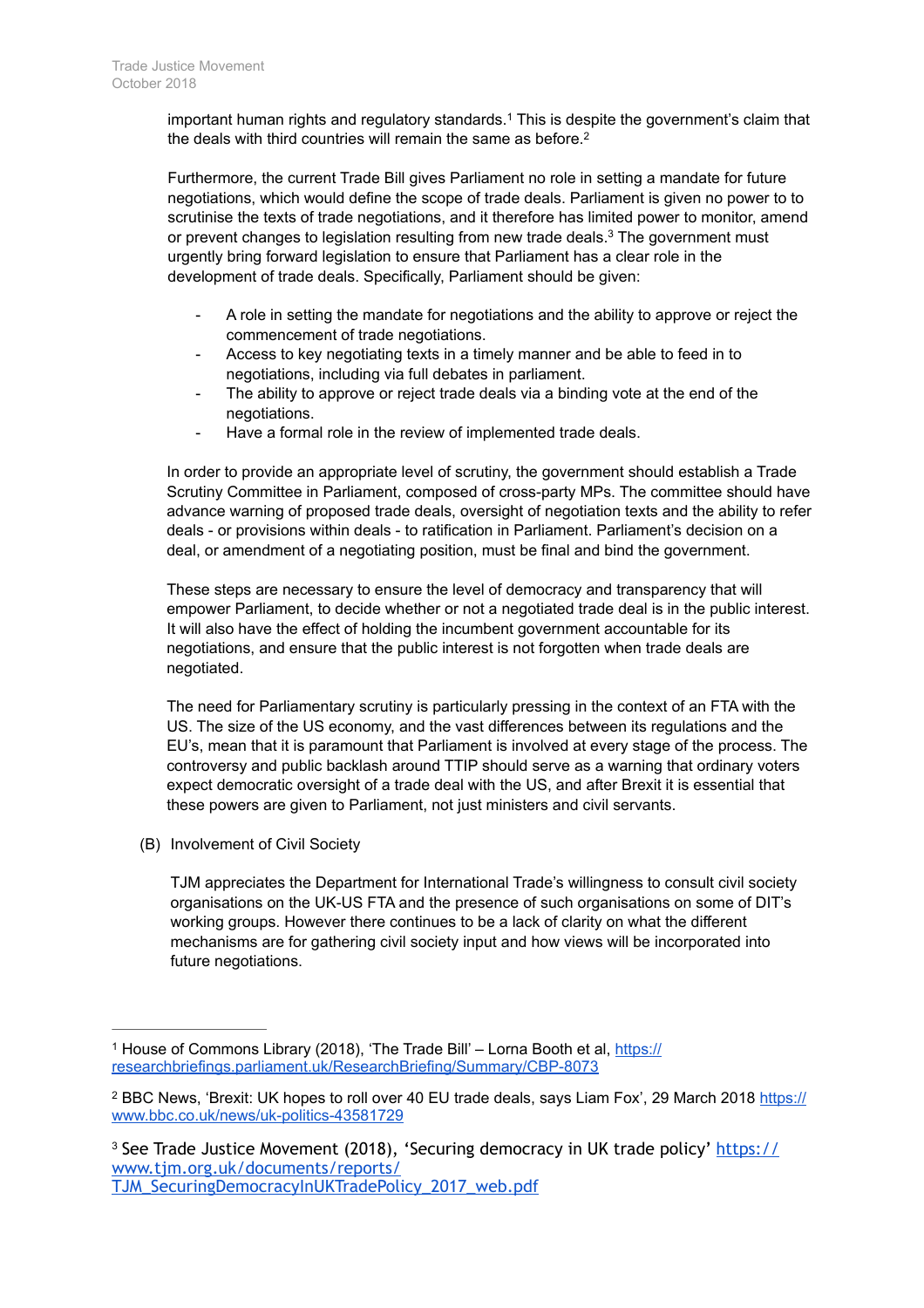It is essential that civil society remains engaged in all stages of negotiating the UK-US FTA. There should be a separate public consultation when the UK has begun negotiations with the US, including details of the UK's aims for the negotiation so that individuals and civil society organisations can assess specific provisions of the proposed FTA.

With all trade deals, there is a risk that those groups with the most financial interest in a trade deal - such as multinational businesses - have the most influence over countries' negotiating positions. However, it is important that negotiating positions are in the public interest, and accountable to the electorate, not just corporations. DIT should build in mechanisms for listening to civil society groups - through online consultations, events in local communities and meetings with representatives of key groups, such as trade unions, NGOs and faith organisations. This will help to ensure that any resulting trade deal is reflective of the concerns and interests of wider society.

(C) Comprehensive Impact Assessments

In addition to consulting members of the public, the government should commission and publish independent impact assessments which critically examine the economic, social and environmental effects of the UK-US FTA. These should be designed to accurately inform MPs and the public about the impact of the deal, with particular attention to: environmental and health standards; workers' rights and deregulation; public services and privatisation; the impact on global sustainable development and developing countries;impact on gender, equality and discrimination; and any concerns around rule of law and national sovereignty.

The UK must ensure that the deal does not impinge upon the UK's commitments to helping developing countries. Many developing countries benefit from the Generalised System of Preferences (GSP), which is designed to offer preferential tariffs to the least developing countries. Trade agreements between wealthy countries, such as the UK and US, risk undercutting exporters in developing countries who would normally benefit from preferential tariff rates. In the case of a deal with the US, we would be particularly concerned about developing country producers of goods like cotton, sugar, nuts and wine - goods which the US produces cheaply but we currently import largely from developing countries under GSP. Given the UK's proud record in championing international development and partnering with less developed countries, many of which are historic allies, it would be wrong not to assess the impact of an FTA with the US on these countries' exporters. The Department for International Trade should also proactively seek the views of representatives from these countries and factor these in to any future deals to avoid any negative impacts.

The risk of a UK-US FTA in areas such as the environment, workers' rights, public services and local communities are explored further in other sections of our consultation response.

# **2. Regulatory cooperation and deregulation**

DIT's original consultation document explains how modern FTAs aim to eliminate non-tariff barriers (NTBs) to trade, as well as to reduce tariffs. This includes aligning standards through various forms of bilateral regulatory cooperation. The document states that removing NTBs leads to "increases in product quality, variety and consumer choice."<sup>4</sup> While regulatory cooperation in a UK-US FTA may increase the variety of goods available to British consumers, this should not be conflated with an increase in the quality of goods. Indeed, there is plenty of evidence that regulatory cooperation

Department for International Trade (2018), 'An information pack for the Consultation relating to a 4 bilateral Free Trade Agreement between the United Kingdom and the United States', p14 https:// [assets.publishing.service.gov.uk/government/uploads/system/uploads/attachment\\_data/file/727810/](https://assets.publishing.service.gov.uk/government/uploads/system/uploads/attachment_data/file/727810/PDF_Information_note_on_United_States.pdf) PDF\_Information\_note\_on\_United\_States.pdf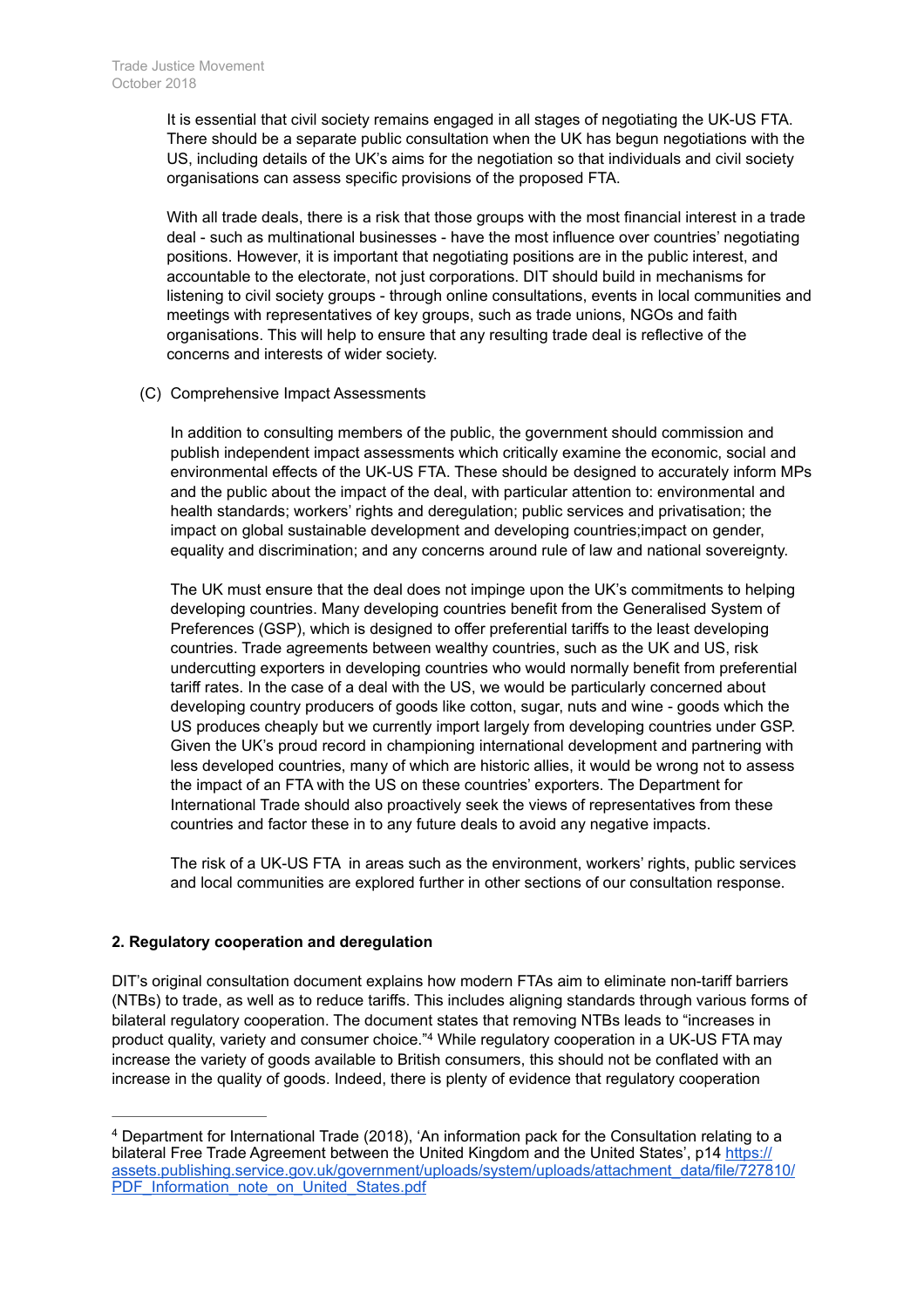(notably alignment of standards through mutual recognition or harmonisation) can have a deregulatory effect as standards converge to the lowest common denominator. This is because mutual recognition intrinsically involves drawing an equivalence between different standards regimes, such that both countries' goods are available in each market. This incentivises regulators in the country with higher standards to cut standards in order to reduce costs for producers and compete.

Furthermore, regulatory cooperation can make it difficult for a government to raise its own domestic standards, if it has committed as part of the FTA to recognise the other country's lower standards, over which it has no control. Standard raising subsequently requires coordination between FTA members, which can be politically difficult and slow. This reduces the democratic power of ordinary citizens, who expect that their government has control over the standards of goods sold in their country.

The Government has emphasised that after Brexit, the UK's "regulatory standards will remain as high as the EU's" and that "We will not water down our standards on food safety, animal welfare and environmental protection as part of any future trade deals."<sup>5</sup> There is clear public support for retaining current standards – IPPR research found 82% of the public are in favour of retaining current regulations, even at the expense of securing a trade agreement with the US. $<sup>6</sup>$  The government must</sup> keep to this commitment, and also ensure that the UK's regulatory regime does not recognise lower standards in other countries as 'equivalent' to those in the UK.

#### *Example: Food standards and animal welfare*

The government has not announced its negotiating priorities with the US and has repeatedly claimed that no UK-US FTA would involve a reduction in UK standards, However DIT has not ruled out Mutual Recognition Agreements (MRAs) with the US on health, environmental and other standards. Indeed, the UK was supportive of such provisions in TTIP and it seems likely that regulatory cooperation will form part of the negotiations and that this will apply to food standards. The Office of the US Trade Representative states on its website, "We seek to eliminate or reduce non-tariff barriers that decrease opportunities for U.S. exports, such as unwarranted sanitary and phytosanitary (SPS) restrictions that are not based on science, unjustified technical barriers to trade (TBT), and other "behind-the-border" barriers." More specifically, a report from the European Centre for International Political Economy (ECIPE) think tank states that "US trade [free trade] agreements typically require other countries to recognise their approach to agricultural products such as chickens and beef."8

US standards in many areas are lower than those in the EU. For example, in environmental and health policy, EU law follows the precautionary principle, which bans products and practices which have an unproven risk of harming the environment or public health. US regulations are not guided by this principle; instead the onus is on the consumer to prove that a product is harmful, which is a much riskier approach. Another example is food hygiene; while the EU enforces high levels of cleanliness and hygiene tests at multiple stages in the process of food production, the US requires only an 'end of pipeline' test - which leads to

Government Response to Environment, Food and Rural Affairs Committee Sixth Report of Session 5 2017–19, 'The future for food, farming and the environment' (HC 870) (October 2018).

<sup>&</sup>lt;sup>6</sup> The Independent, 'Ditch trade deal with Trump rather than accept chlorinated chicken, Britons say', [7 April 2018 https://www.independent.co.uk/news/uk/politics/brexit-trade-deal-theresa-may-us-uk-eu](https://www.independent.co.uk/news/uk/politics/brexit-trade-deal-theresa-may-us-uk-eu-chlorine-chicken-food-safety-standards-poll-a8292496.html)chlorine-chicken-food-safety-standards-poll-a8292496.html.

<sup>&</sup>lt;sup>7</sup> The Office of the US Trade Representative, Non-Tariff Barriers and Regulatory Issues (accessed [October 2018\) https://ustr.gov/trade-agreements/free-trade-agreements/transatlantic-trade-and](https://ustr.gov/trade-agreements/free-trade-agreements/transatlantic-trade-and-investment-partnership-t-tip/t-tip-2)investment-partnership-t-tip/t-tip-2

<sup>&</sup>lt;sup>8</sup> Henig, David, 'Assessing UK Trade Policy Readiness', European Centre for International Political Economy (2018), <http://ecipe.org/publications/assessing-uk-trade-policy-readiness/>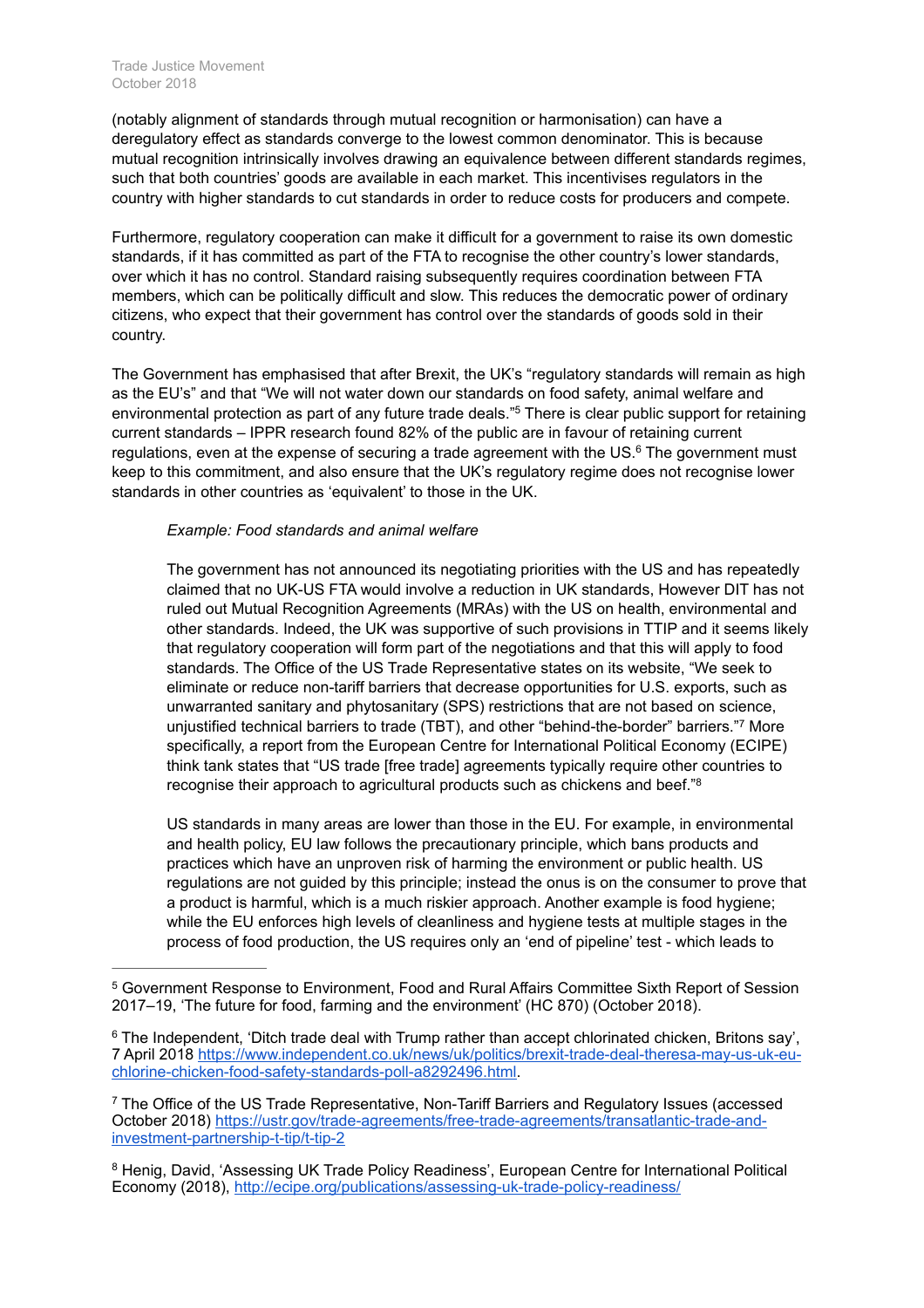controversial practices like washing chicken in chlorine at the end of the production process, something which is banned in the EU. Recent research highlights the health risk of chlorinated chicken in failing to kill bacteria, $9$  but this is just one example of how US food standards are lower than the EU's. Other areas include GM crops, pesticides and herbicides, animal-rearing, food additives, product labelling, hormone-injected meats and animal welfare standards.<sup>10 11 12 13</sup> These concerns have been repeatedly raised by a number of civil society and expert groups including the National Farmers' Union and the Food and Drink Federation.14

There is evidence that US reports higher rates of foodborne illness than in the UK. Annually, 14.7% (48m) of the US population suffer from a foodborne illness, versus 1.5% (1m) in the UK - nearly ten times the proportions of each population. In addition, the US reports higher rates of deaths from foodborne illness than in the UK. The annual death rate in the US is 3000 per annum, versus 500 in the UK, which is also proportionally higher for the size of each population.<sup>15</sup> Whilst it is difficult to assess the extent to which differences in food standards contribute to these figures , the evidence gives us reason to avoid convergence with the US on food standards.

DIT has not explicitly proposed mutual recognition of US health, environmental and other standards in a UK-US FTA; however it is difficult to see how a comprehensive FTA would reduce NTBs without aligning such standards. DIT's consultation document states that: "the greatest number of non-tariff measures in the US fall under the category of sanitary and phytosanitary measures. This is a category which covers any standards which a country applies to ensure food safety, animal health or plant health standards. According to this data the US also has a high number of technical barriers to trade, which include regulations, standards and procedures required to ensure that domestic legislative requirements are met."<sup>16</sup> While the government has not announced its negotiating priorities with the US, and the content of the deal will depend first and foremost on the Future Economic Partnership

<sup>10</sup> Food & Water Watch (foodandwaterwatch.org), quoted in Yes Magazine, 'Infographic: The U.S. Food That Europe Won't Touch', 17 January 2014 (accessed October 2018) https:// [www.yesmagazine.org/issues/how-to-eat-like-our-lives-depend-on-it/thirteen-ways-food-is-safer](https://www.yesmagazine.org/issues/how-to-eat-like-our-lives-depend-on-it/thirteen-ways-food-is-safer-cleaner-and-kinder-in-europe)cleaner-and-kinder-in-europe

<sup>11</sup> The New York Times, 'A Pesticide Banned, or Not, Underscores Trans-Atlantic Trade Sensitivities', [23 February 2013, https://www.nytimes.com/2015/02/24/business/international/a-pesticide-banned-or](https://www.nytimes.com/2015/02/24/business/international/a-pesticide-banned-or-not-underscores-trans-atlantic-trade-sensitivities.html)not-underscores-trans-atlantic-trade-sensitivities.html

<sup>12</sup> Soil Association, 'UK Consumers Reject Hormone-treated Beef', 26 June 2018 https:// [www.soilassociation.org/blogs/2018/june/uk-consumers-reject-hormone-treated-beef/?author=honor](https://www.soilassociation.org/blogs/2018/june/uk-consumers-reject-hormone-treated-beef/?author=honor+eldridge) +eldridge

<sup>13</sup> [IFL Science, 'Banned in Europe, Safe in the U.S.' \(accessed October 2018\) https://](https://www.iflscience.com/health-and-medicine/banned-europe-safe-us/) www.iflscience.com/health-and-medicine/banned-europe-safe-us/

<sup>14</sup> House of Commons International Trade Committee Report (2018), 'UK-US Trade Relations', ch.5 ' [Trade in Goods Case Studies' https://publications.parliament.uk/pa/cm201719/cmselect/cmintrade/](https://publications.parliament.uk/pa/cm201719/cmselect/cmintrade/481/48108.htm#footnote-175) 481/48108.htm#footnote-175

<sup>15</sup> Sustain, quoted in Business Insider, 'Liam Fox under pressure to rule out adopting US food [standards in Brexit trade deal with Trump', 10 October 2018 http://uk.businessinsider.com/liam-fox](http://uk.businessinsider.com/liam-fox-under-pressure-to-rule-out-adopting-us-food-standards-in-brexit-trade-deal-2018-10?r=US&IR=T)under-pressure-to-rule-out-adopting-us-food-standards-in-brexit-trade-deal-2018-10?r=US&IR=T

<sup>&</sup>lt;sup>9</sup> The Observer, 'Chicken safety fear as chlorine washing fails bacteria tests', 26 May 2018, [https://www.theguardian.com/world/2018/may/26/chicken-health-fear-chlorine-washing-fails-bacteria](https://www.theguardian.com/world/2018/may/26/chicken-health-fear-chlorine-washing-fails-bacteria-tests-brexit-salmonella-listeria)tests-brexit-salmonella-listeria

<sup>&</sup>lt;sup>16</sup> Department for International Trade (2018), 'An information pack for the Consultation relating to a bilateral Free Trade Agreement between the United Kingdom and the United States', p25 https:// [assets.publishing.service.gov.uk/government/uploads/system/uploads/attachment\\_data/file/727810/](https://assets.publishing.service.gov.uk/government/uploads/system/uploads/attachment_data/file/727810/PDF_Information_note_on_United_States.pdf) PDF\_Information\_note\_on\_United\_States.pdf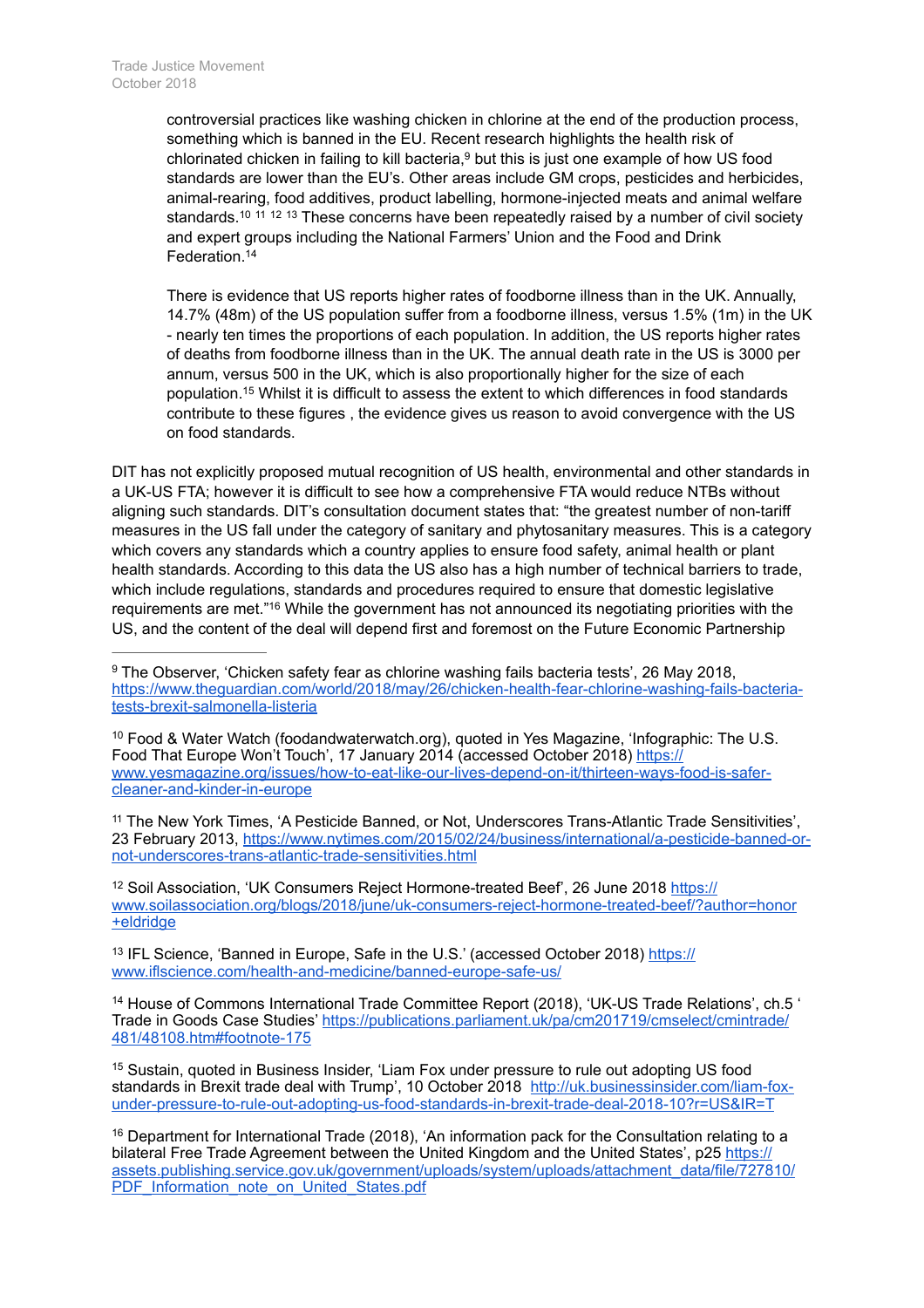(FEP) with the EU, these sentences imply that negotiations will concern sanitary and phytosanitary (SPS) measures, which includes things like food and health standards.

There is little reason to believe that the US will adjust its regulations, in SPS or elsewhere, to align with the EU's higher standards - for example, by banning GM crops or hormone-injected beef - due to the size and power of these industries in the US. The Cato Institute, an influential American thinktank, has put forward proposals for comprehensive mutual recognition of regulations and standards in a future UK-US deal.<sup>17</sup> Last year, Wilbur Ross, the US commerce secretary, insisted the UK would have to accept American food standards if it was to secure a trade deal.<sup>18</sup> The UK government has been vague about whether or not chlorinated chicken would be accepted into the UK.

One of the main reasons for public backlash against TTIP is that it could have led to the EU reducing standards to align with the US, through mutual recognition in number of different sectors, including agriculture, health and financial services.<sup>19</sup> It would be tempting, in a rush to secure a new trade deal with the US after Brexit, to model this deal on TTIP and agree to regulatory cooperation across multiple sectors. However there is reason to believe that this would put deregulatory pressure on existing standards in important industries including food, health and financial services. This could have far reaching negative consequences for policy and public welfare in the UK.

#### *Example: Financial services*

The position of the EU in TTIP negotiations threatened to introduce provisions that would have restricted countries' ability to manage financial flows. For example, provisions to liberalise capital flows would have eliminated important safeguards against the diffusion of financial crises. Elements of macroeconomic policy that allow countries to manage financial crisis might also have been curtailed. Increasing the mobility of cross-border capital flows can have knock-on effects in other areas. So for example increasing the mobility of cross border capital flows increases competition for investment between countries. They therefore need to find ways to increase the return on any given investment. This often happens through downward pressure on wages, labour standards and taxes. The latter can in turn see declining revenue for public services.

It is worth noting the far-reaching implications of regulatory cooperation on financial services between the UK and US. Evidence from private sector membership organisation 'TheCityUK' submitted to Parliament's International Trade Committee Inquiry stated that: "The potential for partnership between the UK and the US is likely to extend not only across the global economic framework, including the WTO, but also to all areas of financial regulation and standard setting, via the G20 and the Financial Stability Board and also through sectoral bodies for agreeing regulatory standards, including the Basel Committee on Banking Supervision (BCBS), the International Organization of Securities Commissions (IOSCO), and the International Association of Insurance Supervisors (IAIS)... Enhanced co-operation for the development of rules and principles on global issues of common concern would also contribute to the achievement of shared economic goals relating to third countries, in

[https://www.theguardian.com/business/2017/nov/06/trump-ross-says-uk-us-trade-deal-eu-brexit](https://www.theguardian.com/business/2017/nov/06/trump-ross-says-uk-us-trade-deal-eu-brexit-chlorinated-chicken)chlorinated-chicken

<sup>&</sup>lt;sup>17</sup> Mentioned in The Times, 'Brexit is an opportunity for a genuinely liberal US-UK free trade deal', 27 September 2018 https://www.thetimes.co.uk/article/brexit-is-an-opportunity-for-a-genuinely-liberal-usuk-free-trade-deal-mz7j059h6

<sup>&</sup>lt;sup>18</sup> Mentioned in the Guardian, 'Trump adviser Ross says UK-US trade deal will mean scrapping EU rules', 6 November 2018

<sup>&</sup>lt;sup>19</sup> Global Justice Now (2015), 'Race to the bottom. Regulatory cooperation in TTIP: A blueprint for [corporate domination?' https://www.globaljustice.org.uk/sites/default/files/files/resources/](https://www.globaljustice.org.uk/sites/default/files/files/resources/race_to_the_bottom_0.pdf) race\_to\_the\_bottom\_0.pdf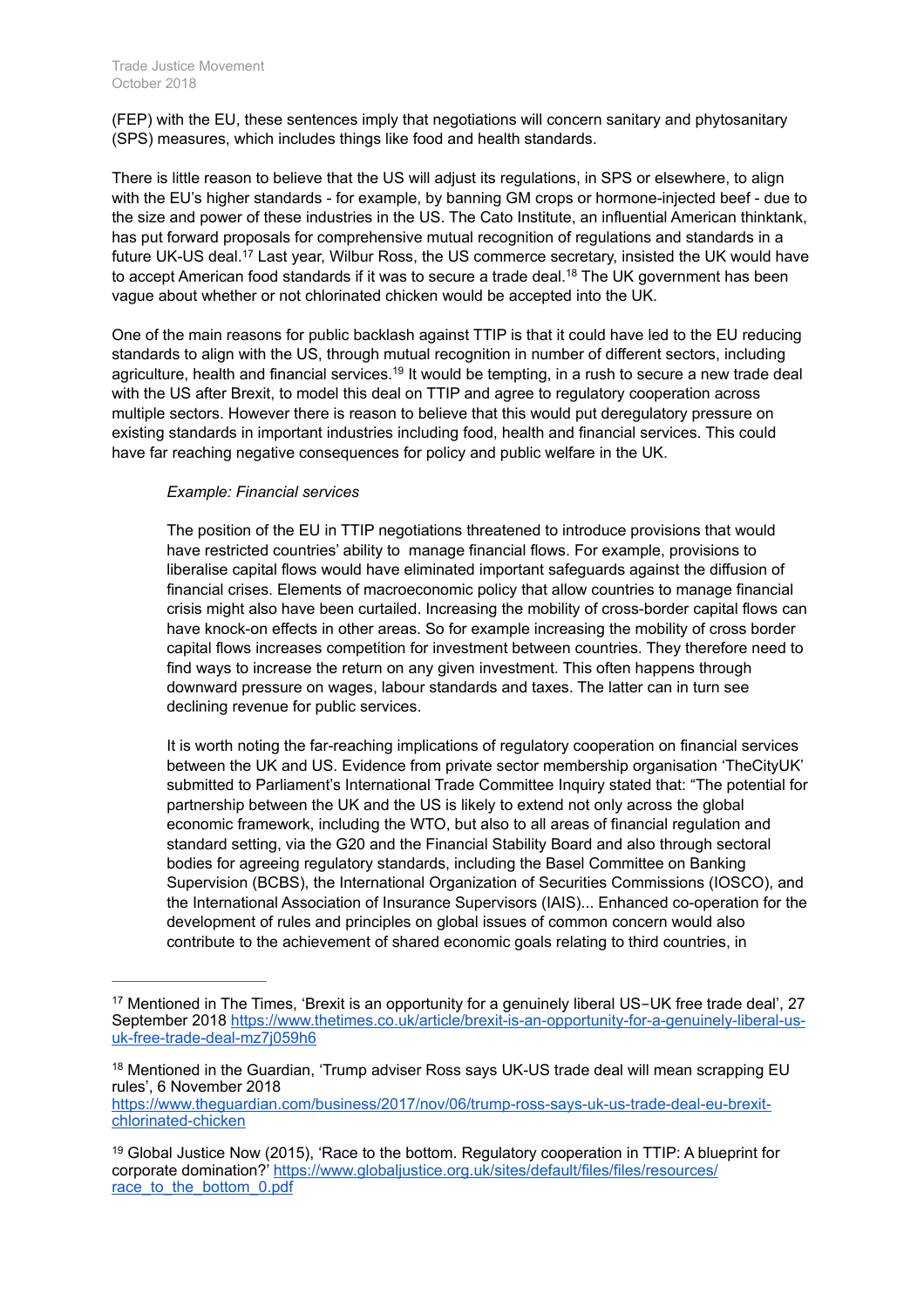particular new and emerging markets that can be expected to play an even greater role in the future global economy."20

The UK must not seek to include in any future UK-US deal provisions that would weaken the ability of either country to avoid or manage financial crises.

#### **3. Investor-State Dispute Settlement**

Investor-State Dispute Settlement (ISDS) mechanisms allow private companies to sue governments if they believe that changes to domestic law or policy implementation have negatively impacted on the profitability of their investment. ISDS was a controversial proposal in the TTIP negotiations, and was replaced in the Comprehensive Economic Trade Agreement (CETA) by the similarly structured Investor Court System (ICS). The European Court of Justice is currently producing an opinion on ICS in CETA which could mean that it is not implemented.

The original stated aim of ISDS was to increase investment in countries where the legal infrastructure was considered to be weak, however the evidence suggests that such provisions have done little to help attract investment to these countries. ISDS effectively provides international investors with a form of risk insurance, the costs of which are shouldered by taxpayers: the average costs of defending a case is US\$8 million and the average award is US\$504 million.<sup>21 22</sup> Over 95% of all compensation awarded in ISDS cases has gone to companies with over US\$1 billion in annual revenues and superrich individuals with over US\$100 million in wealth. $^{23}$  The mechanism offers sweeping rights to investors with no equivalent for domestic companies or communities facing adverse effects of business malpractice. It offers a degree of enforceability that is unparalleled elsewhere in international law.

Arbitration courts do not meet recognised standards for rule of law: they lack an appeals system, judges do not have the same level of training, trials are not always transparent and there are very high costs to bring a case. ISDS also has worrying implications for public policy; governments risk significant legal costs for defending a case and compensation in the millions, sometimes billions, of dollars if they lose. This has led to 'regulatory chill', whereby states are reluctant to introduce legislation which might harm the profits of these investors – even if the legislation is in the interests of the environment, social welfare, or is democratically supported by the electorate.

Companies have challenged a range of government policies, from environmental policy to minimum wage legislation. For example, in *Vattenfall vs. Germany (2009),* Swedish energy firm Vattenfall launched an investor-state claim against Germany because it had tightened legislation on water quality which affected Vattenfall's plans to build a coal-fired power plant. Vattenfall argued that this amounted to an expropriation and a violation of Germany's obligation to afford foreign investors "fair and equitable treatment." To avoid the case being taken to an international tribunal, the German government agreed a settlement, including the weakening of the environmental standards required to

<sup>&</sup>lt;sup>20</sup> House of Commons International Trade Committee, Written Evidence submitted by TheCityUK, [March 2017 http://data.parliament.uk/writtenevidence/committeeevidence.svc/evidencedocument/](http://data.parliament.uk/writtenevidence/committeeevidence.svc/evidencedocument/international-trade-committee/ukus-trade-relations/written/48127.html) international-trade-committee/ukus-trade-relations/written/48127.html

<sup>&</sup>lt;sup>21</sup> Gaukrodger, D. and K. Gordon, "Investor-state dispute settlement: a scoping paper for the investment policy community", OECD Working Papers on International Investment, 2012/03, OECD, 2012, p19<http://dx.doi.org/10.1787/5k46b1r85j6f-en>

<sup>&</sup>lt;sup>22</sup> [UNCTAD, Investor–state dispute settlement: review of developments in 2017. June 2018, https://](https://unctad.org/en/PublicationsLibrary/diaepcbinf2018d2_en.pdf) unctad.org/en/PublicationsLibrary/diaepcbinf2018d2\_en.pdf

<sup>&</sup>lt;sup>23</sup> Gus Van Harten & Pavel Malysheuski, "Who has benefited financially from investment treaty arbitration? an evaluation of the size and wealth of claimants" Osgoode Legal Studies Research Paper No. 14/2016, [https://papers.ssrn.com/sol3/papers2.cfm?abstract\\_id=2713876](https://papers.ssrn.com/sol3/papers2.cfm?abstract_id=2713876)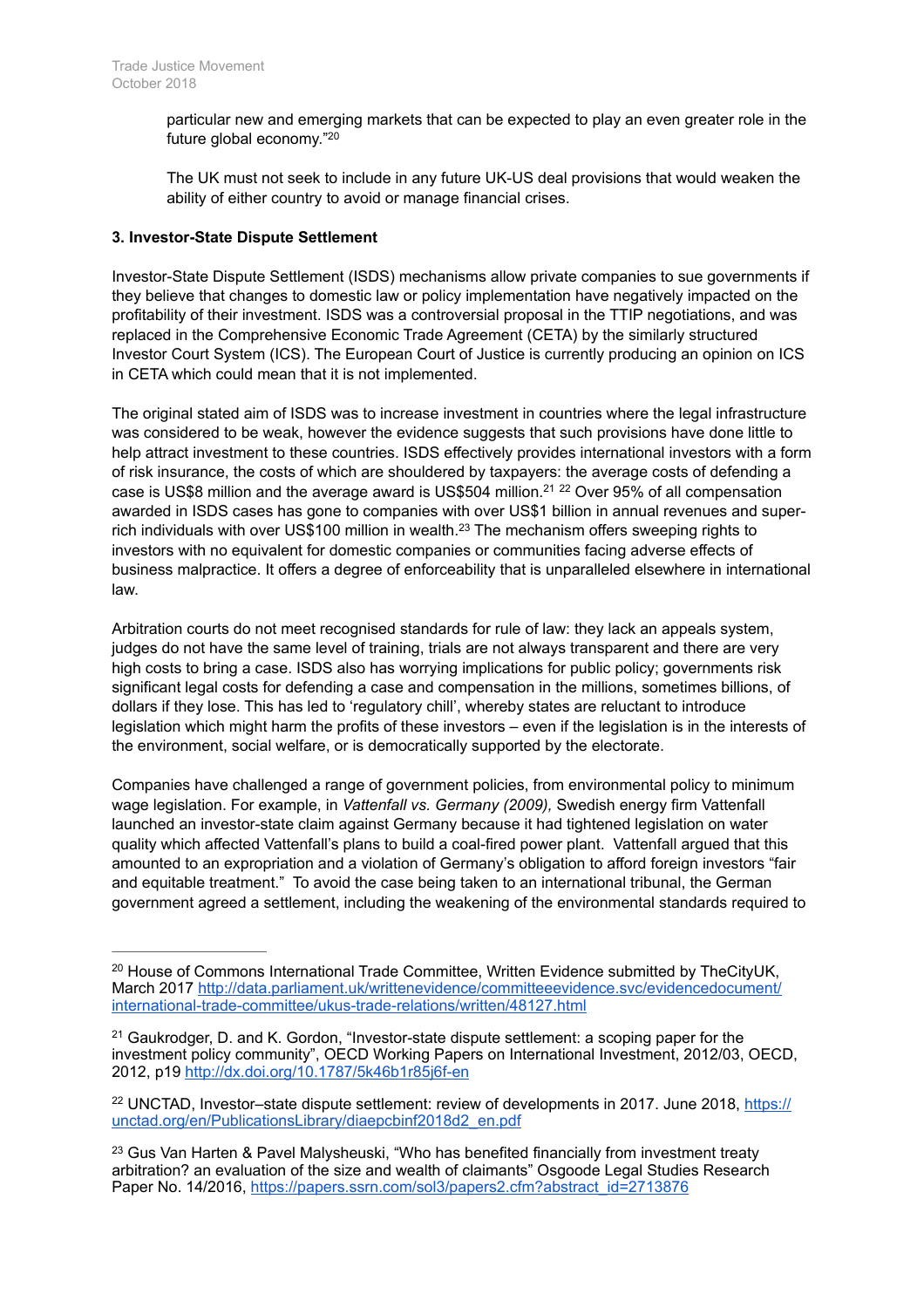obtain a permit for the plant.<sup>24</sup> Other cases include *Lone Pine vs. Canada (2013)*<sup>25</sup>, where the company is challenging a ban on fracking under the St. Lawrence river and *Anglian Water Group vs. Argentina (2010)* where investors successfully sued Argentina for measures taken during its currency crisis.26

For these reasons, Trade Justice Movement believes that ISDS (or the CETA alternative of ICS) should not be included in any future FTA between the UK and the US. Its inclusion would undermine key shared values including democracy, transparency and rule of law; there is also significant public opposition to its inclusion in such a deal. In a [separate briefing](https://www.tjm.org.uk/documents/briefings/Stepping-away-from-ISDS.pdf), Trade Justice Movement has outlined possible alternatives to ISDS, some of which are preferable, but many suffer from the same problems. Ultimately it is difficult to see how a system where the public insure private investor risk can avoid the problems of regulatory chill and democratic oversight. Increasingly, this dissatisfaction with ISDS means that it is being left out of FTAs. In October 2018, the US and Canada decided to drop ISDS altogether from the US-Mexico-Canada Agreement (USMCA), the replacement to the North American Free Trade Agreement (NAFTA). This lends support to the view that ISDS should not be considered a necessary component of modern trade agreements.

Instead of pursuing ISDS in a future deal with the US, the government should consider alternative ways of ensuring investors have adequate protection. This could be done by require UK businesses to undertake due diligence before investing in the US and encouraging businesses to seek to resolve issues in-country as soon as they arise, including by recourse to mediation. Companies can also make use of political risk insurance, such as the World Bank's Multilateral Investment Guarantee Agency (MIGA) or those available through private providers. The UK should also bring its trade and investment policy in line with its commitments on business and human rights and support moves to hold companies to account for infringements of these rights in third countries. This should include an accessible mechanism for communities to seek redress and enforceable penalties for companies.

#### **4. The environment**

DIT's consultation document recognises that trade can pose a threat to the environment, especially where it encourages industries with harmful environmental externalities.<sup>27</sup> Despite the close relationship between trade and the environment, international environmental agreements such as the Paris climate change commitments tend to be made in isolation from trade deal negotiations. Current trade rules place trade promotion and liberalisation ahead of climate goals: for example, ISDS might be used by private investors to challenge domestic environmental legislation, and WTO rules have regularly been used by states to challenge each other's subsidies for renewable energy industries (not one case has been brought against a state for fossil fuel subsidies). No trade deal currently in force contains any binding commitments to ensure that international trade supports climate targets.

Trade and investment deals pose a potential barrier to fighting climate change and developing better environmental policy. A new UK-US FTA presents an opportunity for rigorous, binding environmental

 $24$  See report from the International Institute for Sustainable Development, 'The State of Play in [Vattenfall v. Germany II' \(2014\): https://www.iisd.org/sites/default/files/publications/state-of-play](https://www.iisd.org/sites/default/files/publications/state-of-play-vattenfall-vs-germany-II-leaving-german-public-dark-en.pdf)vattenfall-vs-germany-II-leaving-german-public-dark-en.pdf

<sup>&</sup>lt;sup>25</sup> See case details at Global Affairs Canada, NAFTA - Chapter 11 - Investment (accessed October [2018\) http://www.international.gc.ca/trade-agreements-accords-commerciaux/topics-domaines/disp](http://www.international.gc.ca/trade-agreements-accords-commerciaux/topics-domaines/disp-diff/lone.aspx?lang=eng)diff/lone.aspx?lang=eng

<sup>&</sup>lt;sup>26</sup> [See Investment Treaty News, 'Awards and Decisions', 23 September 2010, https://www.iisd.org/itn/](https://www.iisd.org/itn/2010/09/23/awards-and-decisions/) 2010/09/23/awards-and-decisions/

<sup>&</sup>lt;sup>27</sup> Department for International Trade (2018), 'An information pack for the Consultation relating to a bilateral Free Trade Agreement between the United Kingdom and the United States', p14 https:// [assets.publishing.service.gov.uk/government/uploads/system/uploads/attachment\\_data/file/727810/](https://assets.publishing.service.gov.uk/government/uploads/system/uploads/attachment_data/file/727810/PDF_Information_note_on_United_States.pdf) PDF\_Information\_note\_on\_United\_States.pdf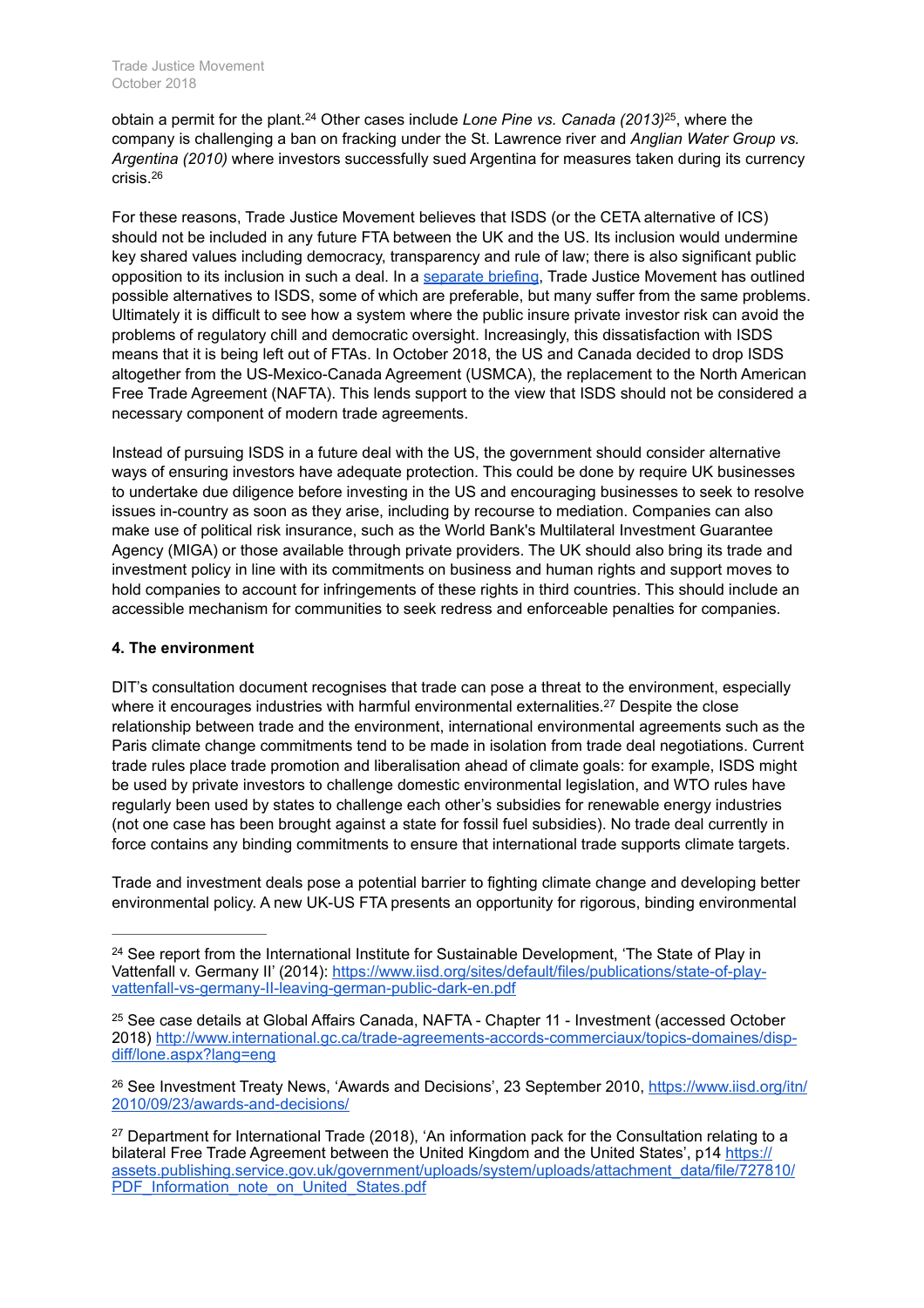regulations, to ensure that the UK's post-Brexit trade does not conflict with its international climate commitments.

# *Energy policy*

It is difficult to overestimate the importance of the energy sector to both climate change and the global economy. The high costs and potential profits of energy exploration and production make energy the single largest destination for foreign direct investment (FDI).<sup>28</sup> Much of this investment is protected by ISDS (discussed earlier) in BITs, which makes it very difficult for governments to control or limit this investment. Yet controlling the energy industry is essential if the UK is to meet its international commitments on climate change, as defined in the COP21 Paris Agreement. It is essential that a UK-US FTA does not include ISDS, which can be taken advantage of by energy companies to challenge environmental policy, and that the deal does not include an Energy Chapter to encourage further investment in fossil fuels. The government will be aware of opposition from local communities across the country to fracking. There is evidence that fracking poses a severe threat to climate change through fugitive methane emissions, making it worse for climate change than coal on some measures.<sup>29</sup> It is important, for our natural environment and our climate change commitments, that a UK-US trade deal is not used as an opportunity for US fracking firms to begin exploration in the UK.

The Energy Charter Treaty (ECT) governs a significant proportion of trade and investment in the energy sector. The treaty offers protections to investors, including national treatment (i.e. ensuring that foreign firms are treated the same as domestic firms). An energy chapter in a UK-US trade deal might be modelled on the ECT, giving US and UK energy firms equal treatment rights, so that UK policy would be unable to favour domestic firms. This would mean a risk that US firms could challenge the UK government for developing its own domestic green industries, or for favouring domestic firms for environmental reasons. It is important that the UK retains the power to control its domestic energy policy, particularly in relation to developing a green energy sector and safeguarding environmental protections.

# *Non-regression on environmental standards*

Ministers, and notably the Secretary of State for Environment, Food and Rural Affairs (DEFRA), have repeatedly promised that there will be no regression on the UK's existing environmental legislation, if the UK gets a deal with the EU. This is essential to combating climate change and meeting the UK's environmental targets. Taking these standards seriously also means that there must be guaranteed non-regression in the case of a 'no deal' scenario with the EU, and a future UK-US partnership must not undermine this non-regression. As discussed earlier, modern FTAs tend to seek some form of regulatory cooperation to overcome NTBs. It is essential that any regulatory cooperation does not reduce the UK's environmental standards, *or* bind it (either legally or in practice) to not improving its existing standards.

Many of TJM's members, including environmental groups and trade unions, seek a further commitment that there will not only be non-regression in environmental standards, but that standards will actually continue to rise in line with EU standards after Brexit. This could be achieved through formal harmonisation or some sort of similar commitment in EU law, and would not only be good for the environment but also reduce friction for cross-border trade. Indeed, maintaining the EU's 'common rulebook' on goods standards is a core part of the government's Chequers proposal for the FEP. It is clear that this kind of regulatory cooperation with the EU on environmental standards would limit the scope of a UK-US FTA, since the UK would be unable to align its standards with the EU and US simultaneously. TJM has concerns about the deregulatory and democratic effects of regulatory

<sup>&</sup>lt;sup>28</sup> Financial Times (2015), 'The FDI Report 2015: Global Greenfield Investment Trends'

<sup>&</sup>lt;sup>29</sup> Parliamentary Assembly to the Council of Europe Committee on Social Affairs, Health and Sustainable Development (2016), 'The exploration and exploitation of non-conventional hydrocarbons in Europe'<http://assembly.coe.int/nw/xml/XRef/Xref-XML2HTML-en.asp?fileid=23190&lang=en>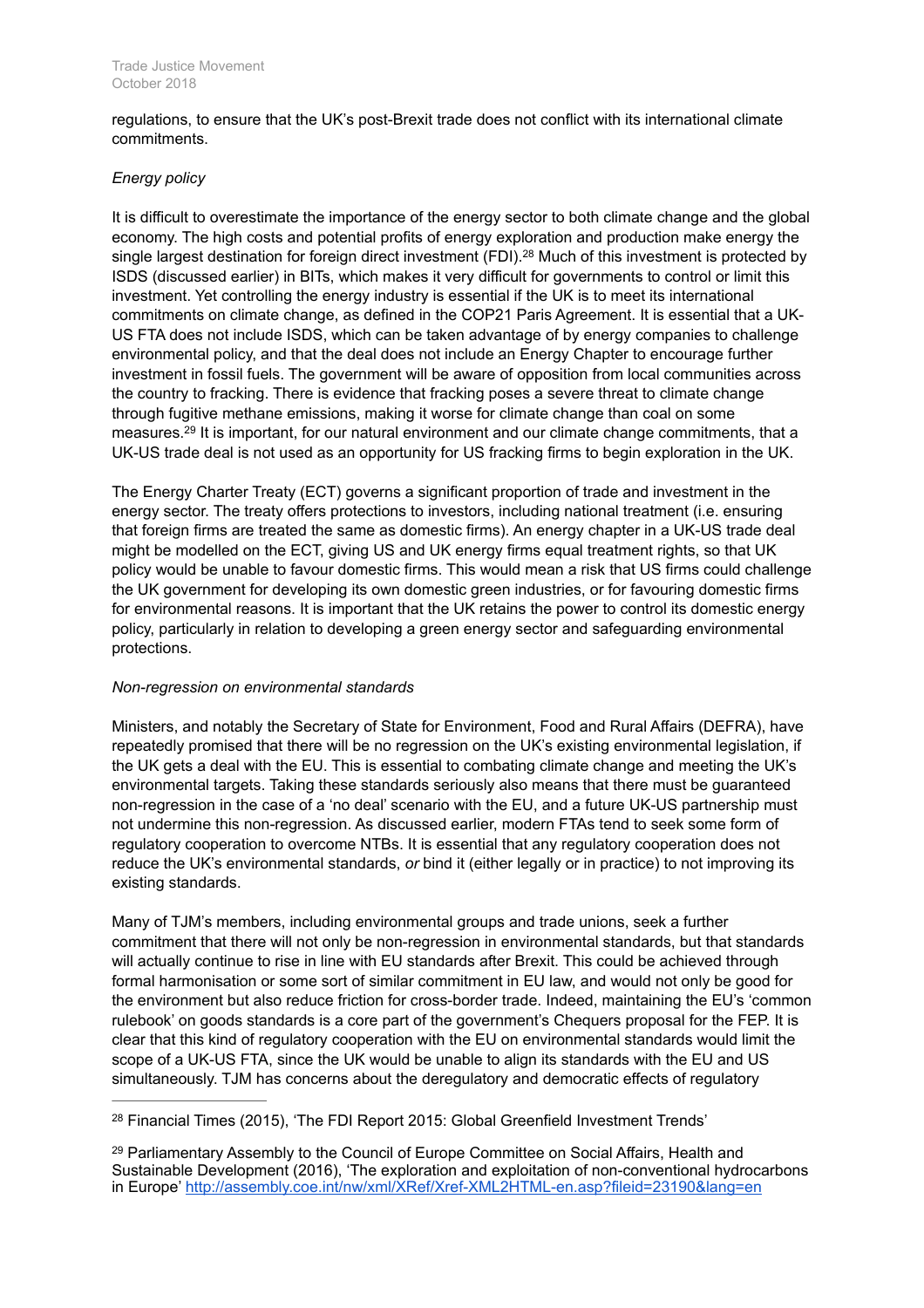cooperation, discussed earlier, however our members are in agreement that a UK-US FTA must not be an opportunity to either reduce our existing standards or restrict the UK's ability to raise standards in the future. Given the EU's comparatively high environmental standards, a comprehensive FTA with the EU is more likely to deliver on our environmental targets than a TTIP-style deal with the US.

#### *EU principles*

In addition to environmental regulations on goods and services, EU environmental law is also directed by key 'principles', such as the 'polluter pays' principle and the principles of precaution, prevention and rectifying pollution at source. Unlike EU environmental regulations, these principles are not translated into UK law through the European Union (Withdrawal) Act. However environmental groups have rightly emphasised that the environmental principles, or similar equivalents, should continue to direct UK environmental legislation and retain binding force after Brexit, and the government has implied that some principles will be enshrined in a new 'Environmental Principles and Governance Bill'. It remains unclear whether this will include all the EU principles, and what powers the new environmental watchdog will have to enforce them - leading to criticism from many environmental groups.

The UK-US deal poses a further risk to the ambitions of the Environmental Principles and Governance Bill, since the US does not honour the same principles in its environmental law. In the EU, the Precautionary Principle is enshrined in EU law, whereas in the US it is not, which means that potentially harmful products and practices can be allowed until they are proven to be environmentally damaging, even when there is significant risk of environmental damage and scientific unknowns. Much of US environmental legislation is managed at the state-level, and not applied nationally. Although the polluter pays principle appears in certain statute laws in the US, this is a fundamentally different structure to the legally enforceable environmental principles which stand above EU law. Any UK-US FTA which encourages regulatory cooperation on environmental principles risks the UK having weaker protections post-Brexit, and converging towards US-style environmental legislation.

# *Technology*

The government's consultation document states that "Free Trade Agreements (FTAs) can also positively impact the environment as increased trade leads to the transfer of new, potentially more environmentally friendly, technologies and production methods."<sup>30</sup> Developing new technology is undoubtedly central to tackling environmental challenges including climate change, however it would be insufficient to rely on an assumption that trade will lead to better environmental technology, especially without government support. Both the US and the UK should commit to funding for the research and development of green technology and could develop a bilateral cooperation agreement on this issue. Environmentally damaging firms, such as fossil fuel companies, are likely to use the new investment opportunities and markets generated by an FTA to expand their existing, harmful operations, rather than invest in greener alternatives. Ideally FTAs would be structured to incentivise innovation of environmentally friendly technology, rather than simply make it easier for all firms including those with harmful environmental practices - to invest and expand.

# **5. Public services**

TJM is concerned about the potential effect of a UK-US FTA on the provision of public services in the UK. Proposals for TTIP would have seen significant liberalisation of services. The inclusion of a negative list for public services would have given the provisions significant scope, including services

<sup>&</sup>lt;sup>30</sup> Department for International Trade (2018), 'An information pack for the Consultation relating to a bilateral Free Trade Agreement between the United Kingdom and the United States', p16 https:// [assets.publishing.service.gov.uk/government/uploads/system/uploads/attachment\\_data/file/727810/](https://assets.publishing.service.gov.uk/government/uploads/system/uploads/attachment_data/file/727810/PDF_Information_note_on_United_States.pdf) PDF\_Information\_note\_on\_United\_States.pdf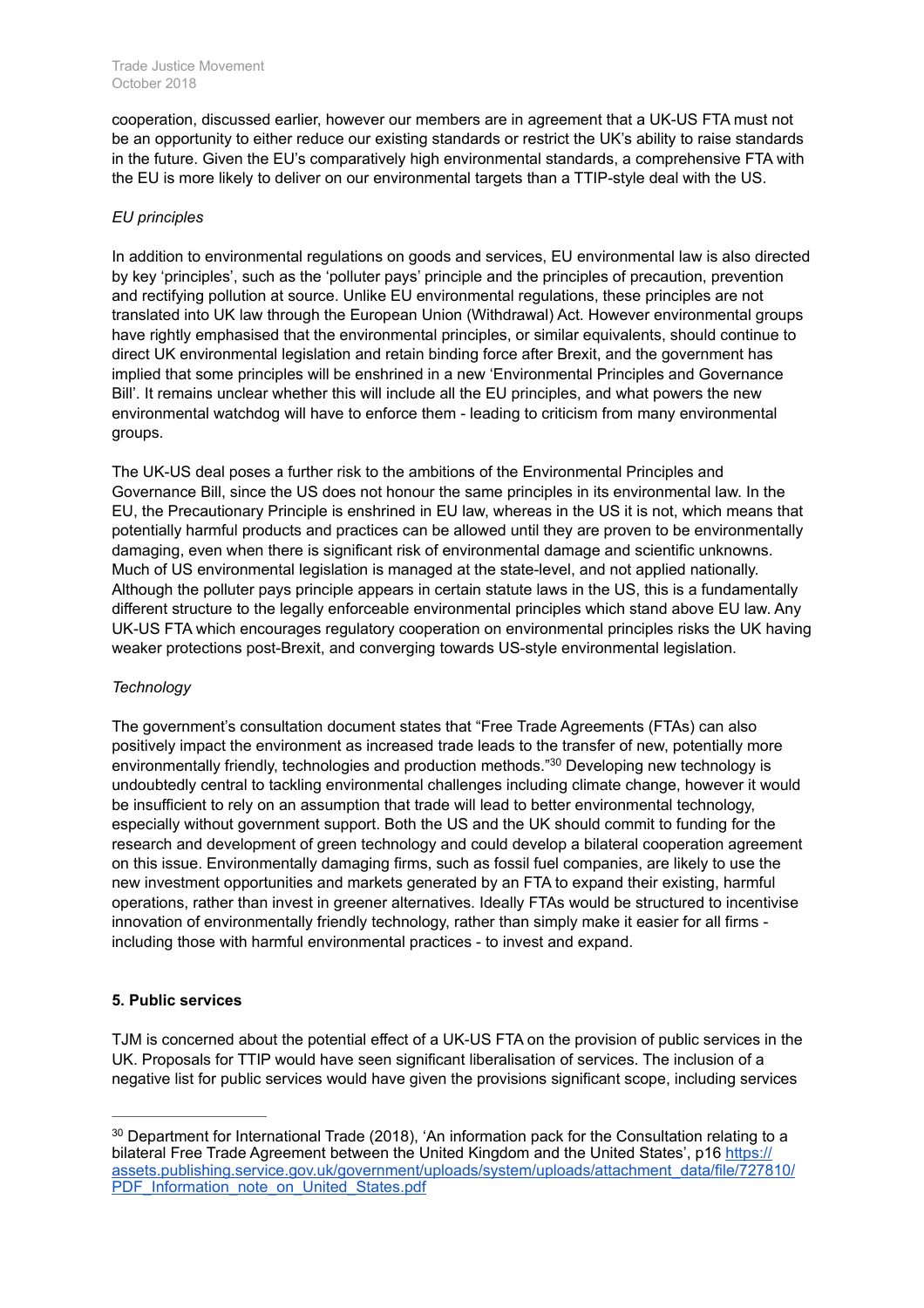#### Trade Justice Movement October 2018

that might be developed in future; the inclusion of a ratchet clause would have made it extremely difficult to reverse privatisation, even where private provision is demonstrably failing. The net effect of this is to reduce the state's ability to ensure that public services are operated in the public interest, rather than in the interest of private profit. Many public services are already provided by a combination of state and private sector finance, something which is controversial among many voters, who are concerned that this decreases the quality of service provision and increases the cost to individuals. In terms of a trade deal, it also means that the vast majority of UK services would be covered. Liberalising trade in services could encourage this trend further, without democratic support, and with potential implications for social welfare.

Although there are no specific proposals for public services liberalisation in a UK-US trade deal, there are a couple of reasons to be concerned. First, a Chequers-style FEP with the EU would restrict the UK's ability to negotiate trade deals which are focused on goods, since goods regulation would be harmonised with the EU. This means that services would be one of the most significant areas within the scope of a UK-US FTA, which puts pressure on the UK to offer public services liberalisation in return for a US trade deal. Indeed, the Cato Institute, an influential American think tank, recently set out its proposal for a UK-US FTA which would "open all government procurement markets to goods and services providers from the other party... It should open all services markets without exception to competition from providers of the other party."<sup>31</sup> Second, as mentioned earlier, the services provisions in a UK-US FTA could be based on TTIP or the Trade in Services Agreement (TISA), a plurilateral treaty which aims to liberalise services, particularly in transport, healthcare and banking.<sup>32</sup>

TISA aimed to further liberalise trade and investment in services, and expand "regulatory disciplines" on all services sectors, including many public services.<sup>33</sup> The "disciplines," or treaty rules, would provide all foreign providers access to domestic markets at "no less favorable" conditions than those offered to domestic suppliers and would restrict governments' ability to regulate, purchase and provide services. This would essentially change the regulation of many public and privatized or commercial services from serving the public interest to serving the profit interests of private, foreign corporations."<sup>34</sup> A number of our members are trade unions who represent UK public services workers, have deep concerns about the deal.

# *Example 1: Healthcare provision*

One particular area of concern is healthcare, which is largely provided by the publicly-owned NHS in the UK, and is also the country's single largest employer.<sup>35</sup> Because the NHS already operates in competition with a number of private sector employers, it will be covered by services provisions in trade deals unless the government seeks a specific exemption. Including the NHS in a UK-US deal would lock-in and put pressure on the government to increase privatisation. Legal advice commissioned by Unite Union led to the conclusion from leading QC Michael Bowsher, a former chair of the Bar Council's EU law committee, that the NHS would not have been adequately protected from

<sup>33</sup> European Parliament Directorate General for External Policies (2016), 'Financial services [liberalisation and TiSA: implications for EU Free Trade Agreements' http://www.europarl.europa.eu/](http://www.europarl.europa.eu/RegData/etudes/STUD/2016/578019/EXPO_STU(2016)578019_EN.pdf) RegData/etudes/STUD/2016/578019/EXPO\_STU(2016)578019\_EN.pdf

<sup>34</sup> Public Services International (2013), 'Brief on the Trade in Services Agreement (TISA)', http:// [www.world-psi.org/sites/default/files/documents/research/en\\_psi\\_tisa\\_policy\\_brief\\_july\\_2013\\_final.pdf](http://www.world-psi.org/sites/default/files/documents/research/en_psi_tisa_policy_brief_july_2013_final.pdf)

<sup>35</sup> [ONS \(2012\), 'Public Sector Employment, Q3 2012' http://webarchive.nationalarchives.gov.uk/](http://webarchive.nationalarchives.gov.uk/20160107051715/http://www.ons.gov.uk/ons/dcp171778_288679.pdf) 20160107051715/http://www.ons.gov.uk/ons/dcp171778\_288679.pdf

<sup>&</sup>lt;sup>31</sup> The Guardian, 'Rightwing think tanks unveil radical plan for US-UK Brexit trade deal', 18 September [2018 https://www.theguardian.com/politics/2018/sep/18/rightwing-thinktanks-unveil-radical-plan-for](https://www.theguardian.com/politics/2018/sep/18/rightwing-thinktanks-unveil-radical-plan-for-us-uk-brexit-trade-deal-nhs)us-uk-brexit-trade-deal-nhs

<sup>&</sup>lt;sup>32</sup> [European Commission, 'Trade in Services Agreement \(TiSA\)' \(accessed October 2018\) http://](http://ec.europa.eu/trade/policy/in-focus/tisa/index_en.htm) ec.europa.eu/trade/policy/in-focus/tisa/index\_en.htm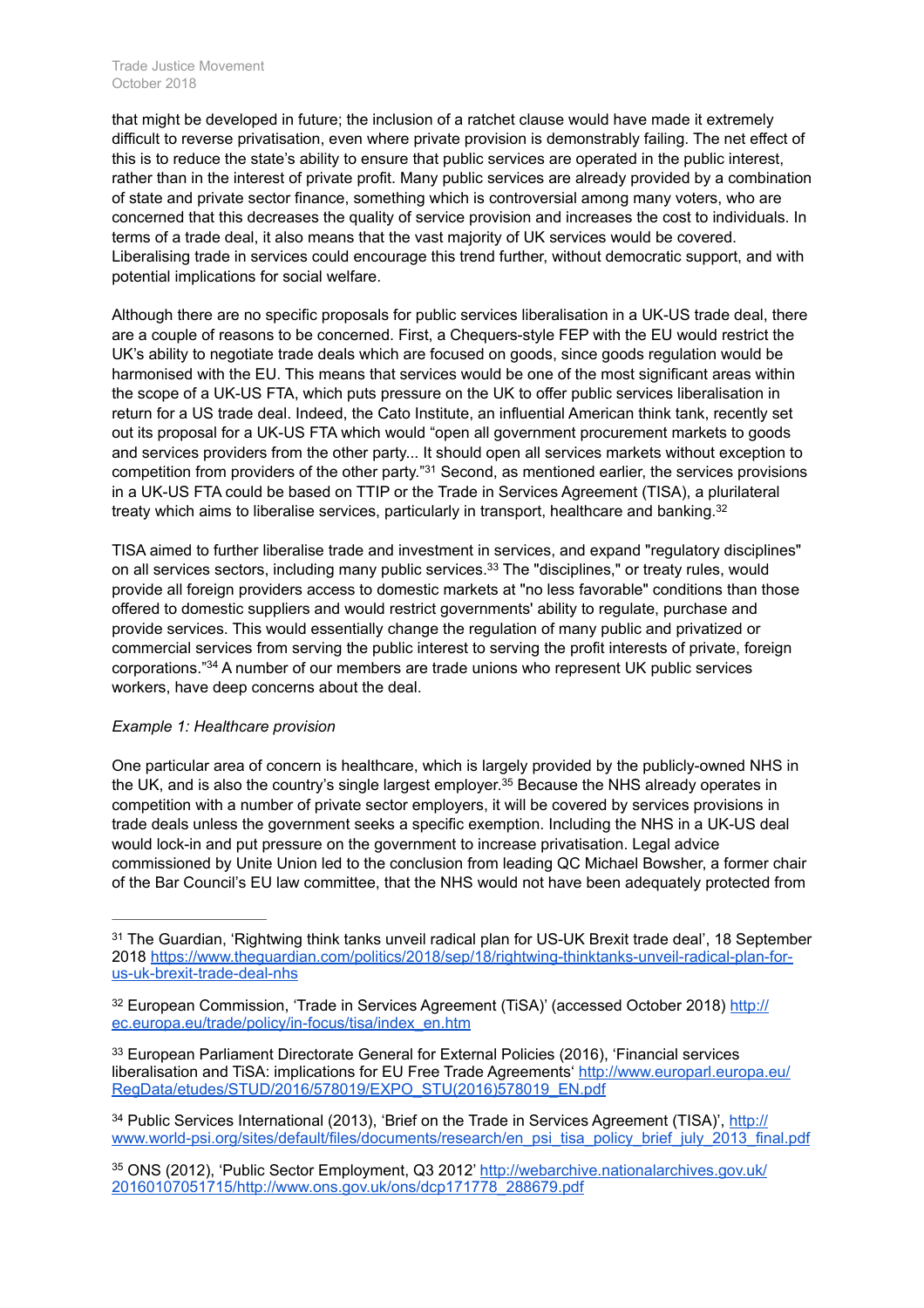liberalisation under the proposed TTIP deal. $36$  TJM is confident that the government is aware of the immense public outcry which would be generated were the NHS to be included in a UK-US deal; it is the view of many of our members that post-Brexit trade deals, including a UK-US FTA, must exclude the NHS as well as other public services. However there are more subtle ways in which private investor interests can affect healthcare provision.

For example, the inclusion of ISDS could prevent future nationalisation of currently privately provided healthcare services or deter the government from introducing health legislation, as private investors could threaten to sue the government for lost profit. ISDS was also used against Slovakia when it sought to bring health insurance back into the public sector<sup>37</sup> and against Australia for legislating for plain cigarette packaging.<sup>38</sup> Another concern is that allowing US firms to bid for public health contracts might pave the way for greater liberalisation, and convergence towards a US insurance-based model of healthcare, where more of the costs are covered by individuals rather than the state.

#### *Example 2: local government services*

Local authorities provide many vital public services, such as in housing, education and environmental protection, and are also responsible for giving planning permission. For example, local authorities are responsible for establishing local clean air zones to tackle air pollution, and could block fracking companies from operating on land where it is deemed a health or environmental hazard. Provisions on things like investment protection and regulatory cooperation could prevent local authorities from taking decisions in the interest of their local area.

Local 'ethical procurement' policies could also be affected. EU rules allow for environmental and social considerations in awarding contracts; for example, local authorities can decide to procure only Fairtrade or organic produce. Local authorities are also allowed to ensure that procurement benefits small and medium-sized businesses in the area – for instance a number of cities, including Manchester and Glasgow, have become Sustainable Food Cities, and are trying to use more locally sourced, sustainable food in the public sector. The Scottish parliament has also passed a new public procurement act that allows Scottish public bodies to promote the environmental and social wellbeing of the area when buying goods or services. This sort of behaviour might not be possible under a new UK-US FTA if the deal demands that procurement does not favour local industries, for example by including a ban on local content requirements. The ostensible aim of preventing protectionism must not be used to undermine ethical procurement powers for local authorities.

# **6. Human rights**

A number of rights have already been discussed: a UK-US FTA poses a potential threat to democracy and scrutiny, environmental protections, rule of law, health regulations, product standards and public services. In addition to this it is worth highlighting a number of other rights that can be threatened via the mechanisms of ISDS and certain kinds of regulatory cooperation.

*Workers' rights*

<sup>&</sup>lt;sup>36</sup> The Guardian, 'TTIP deal poses 'real and serious risk' to NHS, says leading QC', 22 February 2016 <https://www.theguardian.com/business/2016/feb/22/ttip-deal-real-serious-risk-nhs-leading-qc>

<sup>&</sup>lt;sup>37</sup> Investment Treaty News, 'Achmea: The Beginning of the End for ISDS in and with Europe?', 24 [April 2018 https://www.iisd.org/itn/2018/04/24/achmea-the-beginning-of-the-end-for-isds-in-and-with](https://www.iisd.org/itn/2018/04/24/achmea-the-beginning-of-the-end-for-isds-in-and-with-europe-laurens-ankersmit/)europe-laurens-ankersmit/

<sup>38</sup> The Guardian, 'Revealed: \$39m cost of defending Australia's tobacco plain packaging laws', 1 July [2018 https://www.theguardian.com/business/2018/jul/02/revealed-39m-cost-of-defending-australias](https://www.theguardian.com/business/2018/jul/02/revealed-39m-cost-of-defending-australias-tobacco-plain-packaging-laws)tobacco-plain-packaging-laws